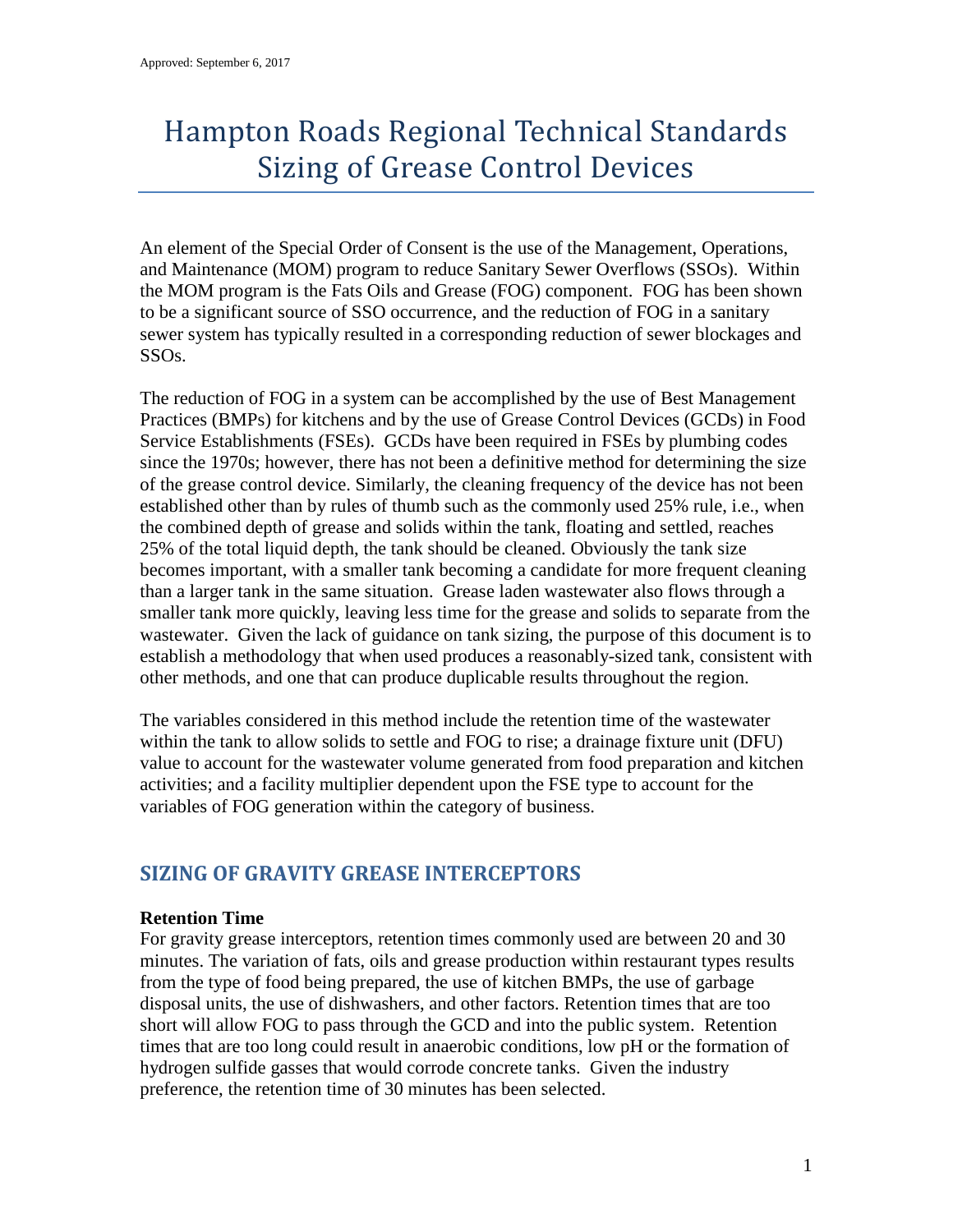# **Drainage Fixture Units (DFUs)**

DFUs are commonly used in the sizing of plumbing drain pipes. Although DFUs may be somewhat arbitrary, the professional practice of its use has produced acceptable conclusions. To simplify the selection, a table has been included as Table 1 below. These values are consistent with the 2012 Virginia Plumbing Code.

It is intended that the DFU count for all fixtures that will be connected to the GCD be determined during the plan review process. Furthermore, it is intended that this method be the basis of GCD unit sizing by the designer. It is also intended that this table be included on the plumbing sheet of the drawings submitted for design review. Any deviations should be noted and explained.

| <b>Fixture</b>                                               | <b>DFU Value</b>               |  |
|--------------------------------------------------------------|--------------------------------|--|
| Dipper Well                                                  | 1                              |  |
| Dishwasher                                                   | Based on fixture outlet size   |  |
| Floor Drain (Food Prep Area)*                                | 0.1                            |  |
| Sink (Bar, Dump, Hand, Multi-compartment,<br>Pre-rinse, Pot) | 2                              |  |
| <b>Floor Sink</b>                                            | Based on fixtures connected*** |  |
| Mop Sink                                                     | Based on fixture outlet size   |  |
| Wok Range                                                    | Based on fixture outlet size   |  |
| Steam or Soup Kettle                                         | Based on fixture outlet size** |  |
| <b>Warming Table-with Drain</b>                              | Based on fixture outlet size   |  |
| <b>Fixture Outlet Size</b>                                   | <b>DFU Value</b>               |  |
| 1.25" Drain                                                  | 1                              |  |
| 1.5" Drain                                                   | $\overline{2}$                 |  |
| 2"Drain                                                      | 3                              |  |
| 3" Drain                                                     | 5                              |  |
| 4" Drain                                                     | 6                              |  |

#### **Table 1: Assigned DFU Values**

*\*A DFU value of 0.1 has been assigned to floor drains in food prep areas. This value is assigned in place of the plumbing code recommendation which bases the DFU value on fixture outlet size, inflating GCD size.*

*\*\*If no fixture outlet is available, assume DFU value of the drain size the kettle is being poured into. \*\*\*Fixtures connected are defined under the fixture column. (i.e. Dishwasher, Soup Kettle, etc.)*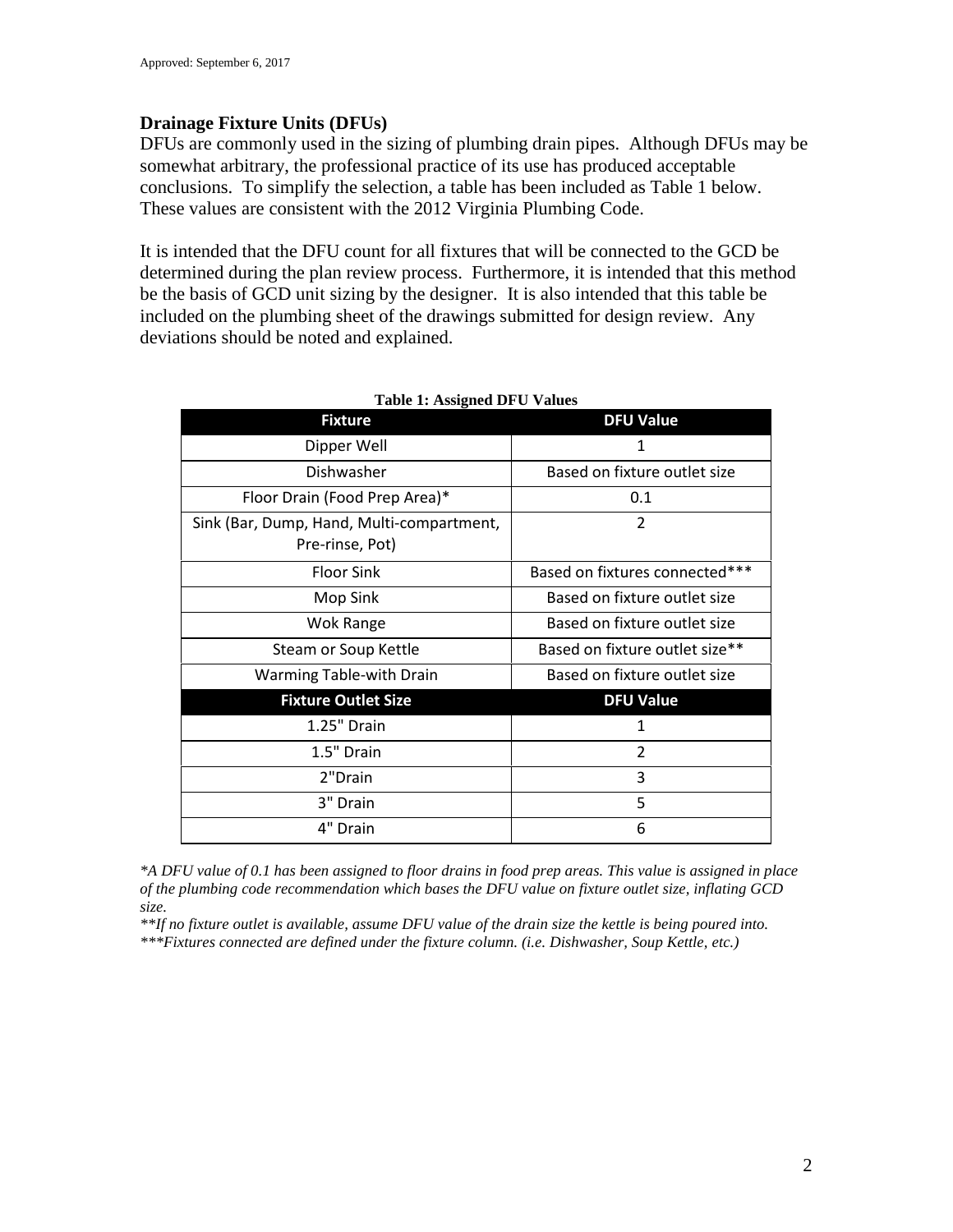# **Facility Multiplier**

The Facility Multiplier is a value determined by grease production category as outlined in Table 2 below.

| Category                                  | <b>Description/Examples</b>                                                                                                                                                                                                                                                                                                                                                                                          | <b>Multiplication</b><br>Value |
|-------------------------------------------|----------------------------------------------------------------------------------------------------------------------------------------------------------------------------------------------------------------------------------------------------------------------------------------------------------------------------------------------------------------------------------------------------------------------|--------------------------------|
| <b>Low Grease</b><br><b>Production</b>    | serves food prepared offsite or food that requires minimal<br>preparation and/or warming; sandwich shop, convenience store<br>(no kitchen), hotel breakfast bar, frozen yogurt, coffee shop,<br>take & bake pizza, bar/club (limited food service), cafeteria (no<br>prep), grocery meat department (no bakery, deli or other food<br>prep), sushi (no grill), rental event halls/facilities with kitchen            |                                |
| <b>Medium Grease</b><br><b>Production</b> | serves foods from a limited menu and/or with a limited amount<br>of onsite preparation; pizza (no fryer), ice cream parlor, fast<br>food hamburger (pre-cooked), caterer, Greek, Japanese,<br>Vietnamese (Pho), grocery store/supercenter/warehouse club<br>(no fryer), cafeteria (limited prep), bakery/donut shop (no fryer),<br>convenience store with kitchen (no fryer) *low category<br>restaurants with fryer | 2                              |
| <b>High Grease</b><br><b>Production</b>   | serves a full menu of food prepared onsite; American traditional,<br>hamburger (with grill), BBQ, Mexican, Italian, steak/seafood<br>house, hibachi, buffet, fast food fried chicken, Chinese, Indian,<br>cafeteria (full prep), *medium category restaurants with fryer                                                                                                                                             | 3                              |

# **Table 2: Facility Multipliers by Grease Production**

# **Minimum Size**

When it is determined a Gravity Grease Interceptor is required the minimum size is established as 500 gallons. This is a commonly manufactured grease interceptor size. Multiple tanks may be installed if required.

#### **Computed and Selected Tank Size**

Tank size is selected using the equation below:

# **Volume of Tank = DFUs x Facility Multiplier x 30 minutes retention time**

The selected tank size should be rounded up to the next commercially available tank size. Sizes commonly available are in the range of 500, 750, 1000, 1500 and 2000 gallons, depending upon the manufacturer.

If the calculated tank value is within 5%, the lesser tank size may be used. (Calculated size- Interceptor Desired size) / (Interceptor Desired) \*100. Example:

$$
\frac{(2100-2000)}{2000} * 100\% = 5\%
$$

#### **Space Constraints**

When an existing property is renovated to be a FSE, there may not be enough space for installation of the gravity grease interceptor that is of the size calculated. In these cases, a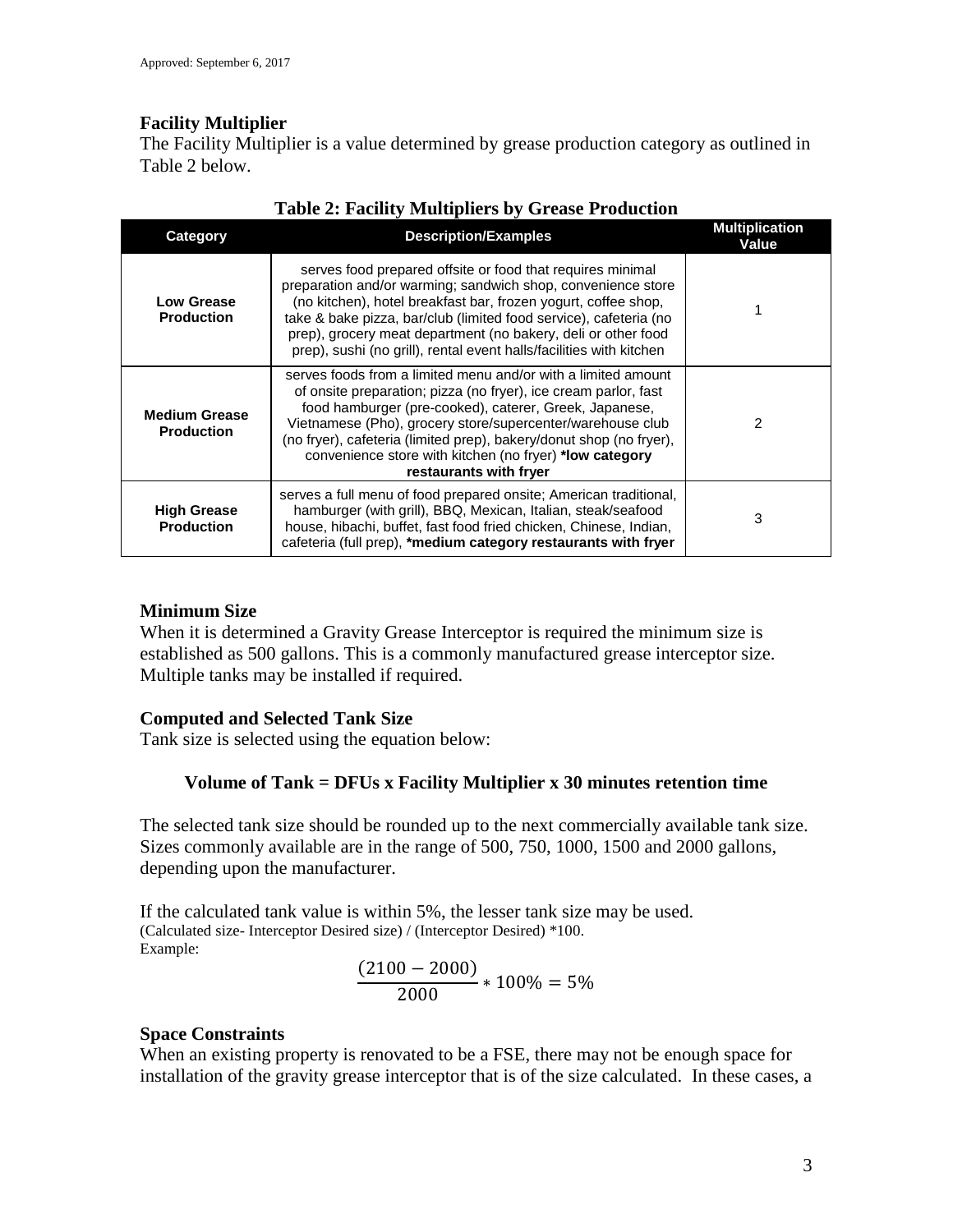smaller grease interceptor, a grease trap, or an automatic grease removal device may be used; however, more frequent maintenance may be necessary.

In order to install a grease control device that is smaller than the size resulting from the sizing calculation, locality approval is required.

# **SIZING OF HYDROMECHANICAL GREASE INTERCEPTORS (GREASE TRAPS) AND AUTOMATIC GREASE REMOVAL DEVICES**

When grease traps or automatic grease removal devices are to be used, they must be sized and installed in accordance with the 2012 Virginia Plumbing Code. The device(s) should be sized to pretreat the measured or calculated flows for all connected fixtures or equipment, according to the manufacturer's instructions.

The flow from fixtures or equipment is generally given by the manufacturer. The flow from a sink can be approximated by measuring the volume of the sink, then assuming that 75% of the capacity of the sink can be emptied in one minute. The 2012 Virginia Plumbing Code Commentary contains examples of this calculation in section 1003.3.4. Two examples of the Plumbing and Drainage Institute (PDI) method are shown in Appendix A.

Typically, grease trap retention capacity in pounds is double the flow through rating; therefore, a 50 gpm rating has a grease retention capacity of 100 pounds. It is important to note that grease trap size is in pounds according to industry specifications and Table 1003.3.4.1of the 2012 Virginia Plumbing Code. **Any size greater than 100 gpm will need be broken up into multiple hydromechanical grease interceptors, or use the gravity grease interceptor calculation method.**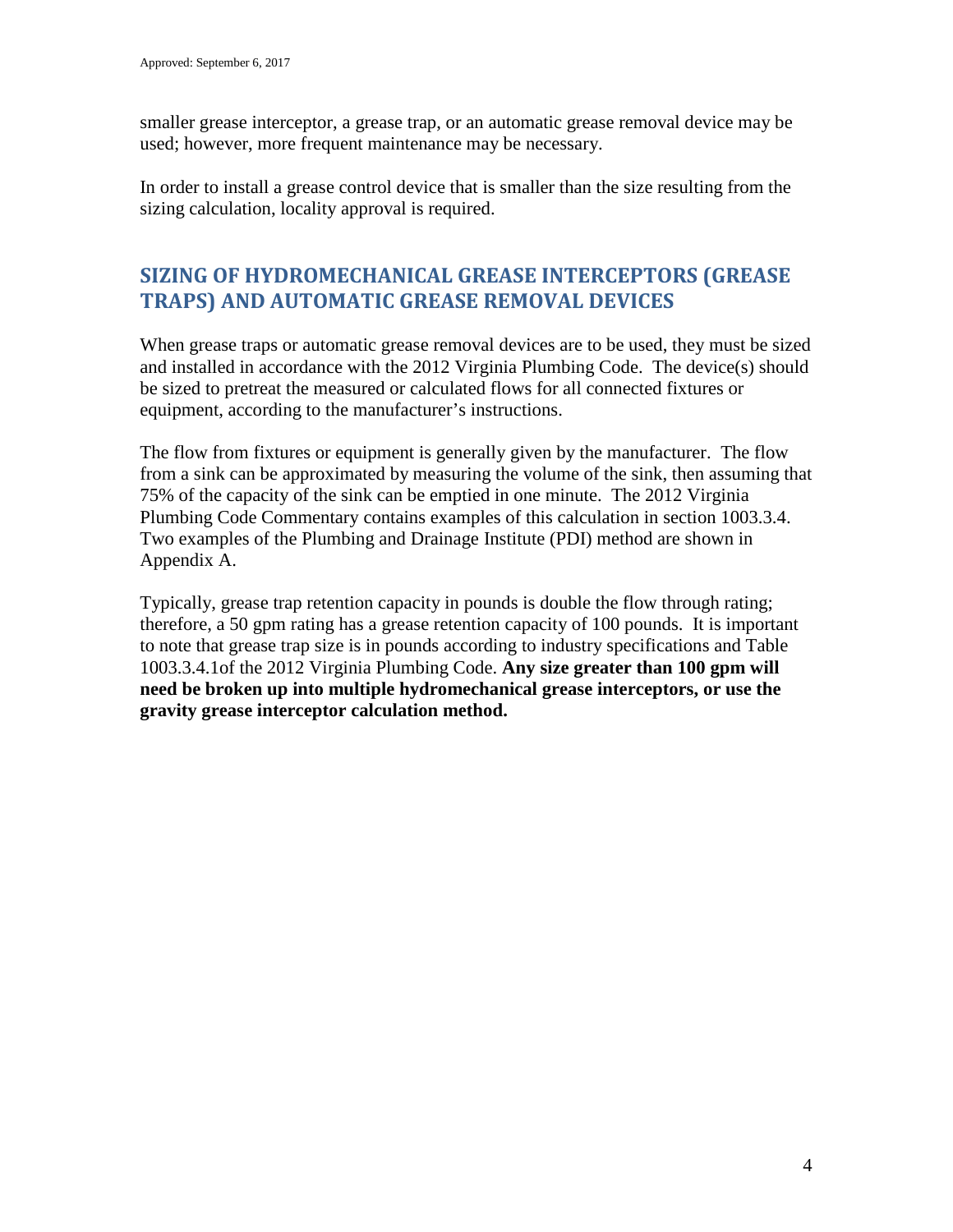## **APPENDIX A**

**EXAMPLE 1:** A bakery has a three-compartment sink for washing utensils, pots, pans, and trays used for preparing goods for sale. All three compartments are 21-inches long by 21-inches long by 14-inches deep. The three-compartment sink is going to be directly connected to the hydromechanical grease interceptor. *Because there are no other fixtures going to be directly connected to the grease control device we can assume a hydromechanical grease interceptor will work and will verify and calculate the size needed with the steps below.*

#### **Step 1: Calculate Total Sink Volume**

**Use the formula:** 

 $(\# of\ components * [L\ inches * W\ inches * H\ inches])$ 231 cubic inches per gall  $=$  gallons

$$
\frac{(3*[21\ inches*21\ inches*14\ inches])}{231\ cubic\ inches\ per\ gallon} = 80.18\ gallons
$$

#### **Step 2: Calculate Actual Sink Volume**

*Approximately 75 percent of the sink is filled with water when items are being washed*

 $0.75 * 80.18$  gallons = 60.14 gallons

#### **Step 3: Determine Acceptable Drain Time**

*Check with the locality to determine if 2-minute drain time is acceptable; otherwise assume 1 minute drain time.* 

> $\frac{60.14 \text{ gallons}}{1 \text{ minute}} = 60.14 \text{ gallons per minute (gpm)}$  $\overline{1\ minute}$  = 60.14 gallons per minute (gpm) or  $\frac{60.14 \text{ gallons}}{2 \text{ minutes}} = 30.07 \text{ gallons per minute (gpm)}$ *\*if approved by locality*

#### **Step 4: Find Approved Size**

*Refer to table 1003.3.4.1 of the 2012 Virginia Plumbing Code to determine hydromechanical grease interceptor size. Calculated sizes should be rounded up to the next available flow through rating.* 

According to Table 1003.3.4.1, a 75-gpm hydromechanical grease interceptor would be needed for the 1-minute drain time. If locality approved 2 minute drain time, a 35 gpm hydromechanical grease interceptor would need to be installed.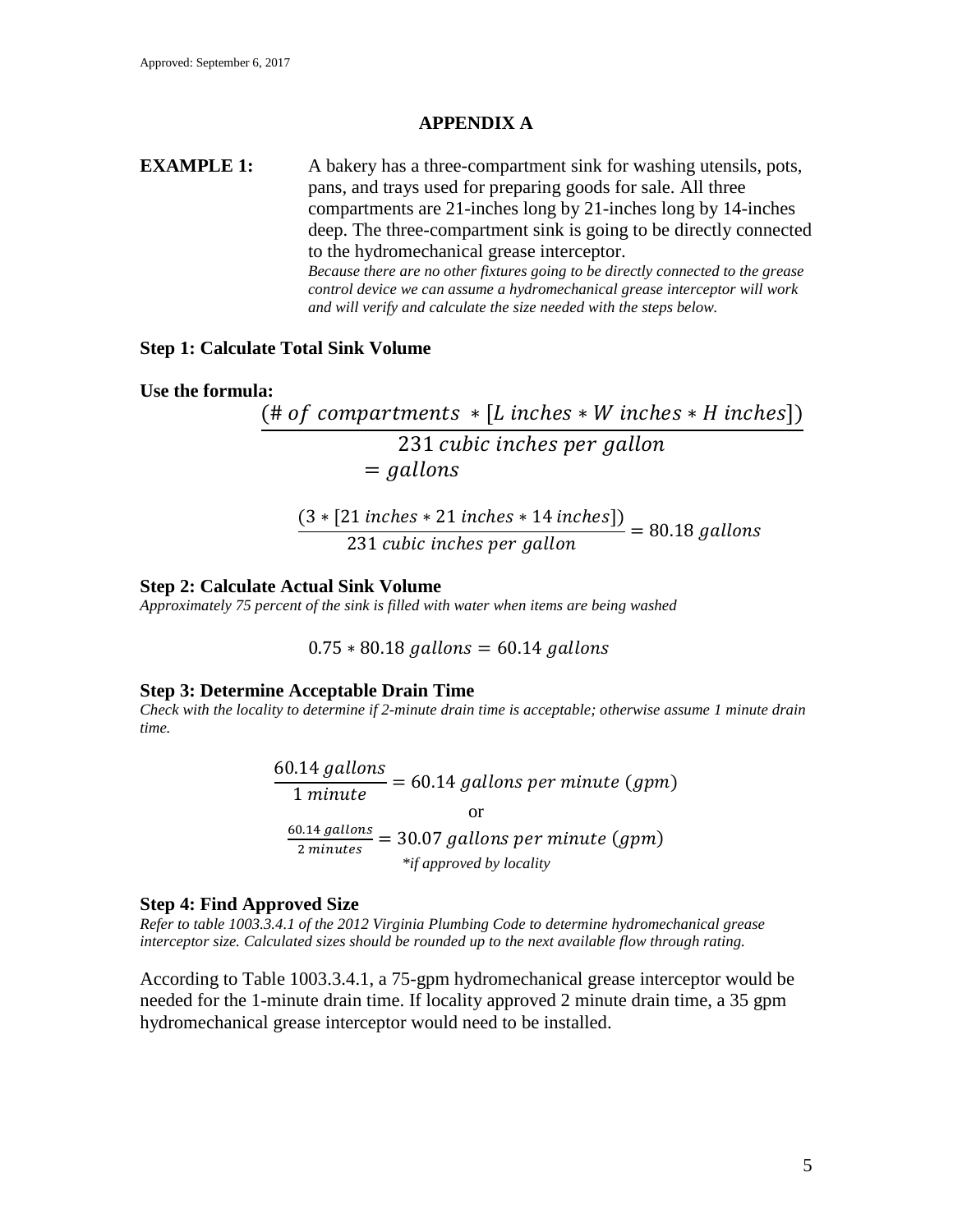**EXAMPLE 2:** A restaurant kitchen that prepares a full menu of food onsite has the fixtures listed below:

Two three-compartment sinks for washing utensils, pots and pans. Each compartment is 17-inches long by 21-inches wide by 12-inches deep.

One one-compartment sink for food preparation. The sink is 24-inches long by 24-inches wide by 12-inches deep.

One pre-wash sink used to rinse glassware, plates, bowls and silverware before going into the dishwasher. The sink is 18-inches long by 18-inches wide by 14-inches deep.

One steam kettle with 50-gallon capacity with no drain and tipping into a 4-inch floor sink.

One dishwasher with a 35-gpm rating for washing plates, bowls and silverware.

One dishwasher with 20-gpm rating for washing glasses and cups.

Two hand sinks only used for washing hands. Both sinks are 17-inches long by 15-inches wide by 6-inches deep.

One 4-inch trap mop sink used for emptying mop buckets. The sink is 20-inches long by 16-inches wide by 12-inches deep.

Three 2-inch trap floor drains.

# **Step 1: Determine What Fixtures Do Not Need to be Attached to the Grease Interceptor**

Since there is a pre-wash sink for glassware, plates, bowls and silverware, the two dishwashers do not need to be connected to the grease interceptor (1003.3.1 *2012*  V*irginia Plumbing Code*).

While hand sinks are not generally considered high FOG producing sinks, employees washing their hands of food waste does contribute to FOG. If the hand sinks were strictly used for sanitation purposes only then they would not need to be attached to the grease interceptor. In our example, we are going to assume that the hand sinks are not strictly used for sanitation.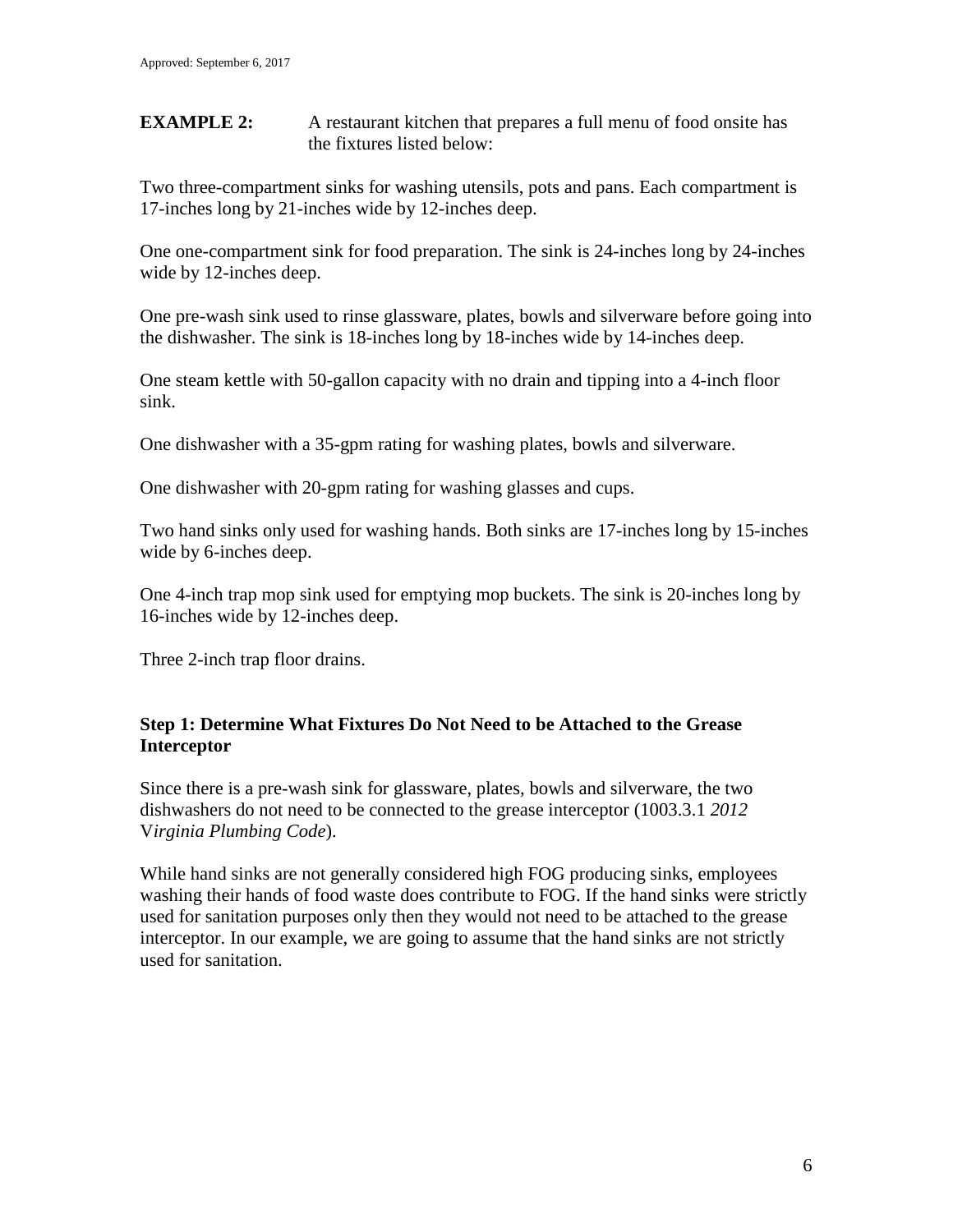#### **Step 2: Calculate Total Sink Volume and Actual Sink Volume**

*Check with the locality to determine if 2-minute drain time is acceptable; otherwise assume 1-minute drain time*

| Three- compartment Sink                                                                                                  |
|--------------------------------------------------------------------------------------------------------------------------|
| $\left(\frac{(3 * [17 inches * 21 inches * 12 inches])}{231 cubic inches per gallon}\right) * 0.75 = 41.72 gallons each$ |

One-component Sink\n
$$
\left(\frac{(24\ inches * 24\ inches * 12\ inches)}{231\ cubic\ inches\ per\ gallon}\right) * 0.75 = 22.44\ gallons
$$

Pre-wash Sink

\n
$$
\left(\frac{(18 inches * 18 inches * 14 inches)}{231 cubic inches per gallon}\right) * 0.75 = 14.73 gallons
$$

$$
Mop-Sink
$$
  

$$
\left(\frac{(20 inches * 16 inches * 12 inches)}{231 cubic inches per gallon}\right) * 0.75 = 12.47 gallons
$$

Hand Sink

\n
$$
\left(\frac{(17 \text{ inches} * 15 \text{ inches} * 6 \text{ inches})}{231 \text{ cubic inches per gallon}}\right) * 0.75 = 4.97 \text{ gallons each}
$$

#### **Step 3: Determine Other Equipment Discharge Rates**

#### Steam Kettle: 50 gpm

*Check with the locality to determine if 2-minute drain time is acceptable; otherwise assume 1-minute drain time*

Floor Drains: 1 gpm each

*Assume floor drains typically only have a flow during floor cleanings or accidental spills*

#### **Step 4: Calculate total flow rate from all equipment**

$$
= 41.72 + 41.72 + 22.44 + 14.73 + 12.47 + 4.97 + 4.97 + 50 + 1 + 1 + 1
$$
  
= 196.02 *gpm*

Because the total flow rate is greater than 100 gpm (the maximum allowable flow rate for a certified hydromechanical grease interceptor), several hydromechanical grease interceptors will be required or the use of a gravity grease interceptor may be required. Consider cleaning requirements of your locality when making the decision and check with your locality to determine the best option. . Below are two possible configurations: